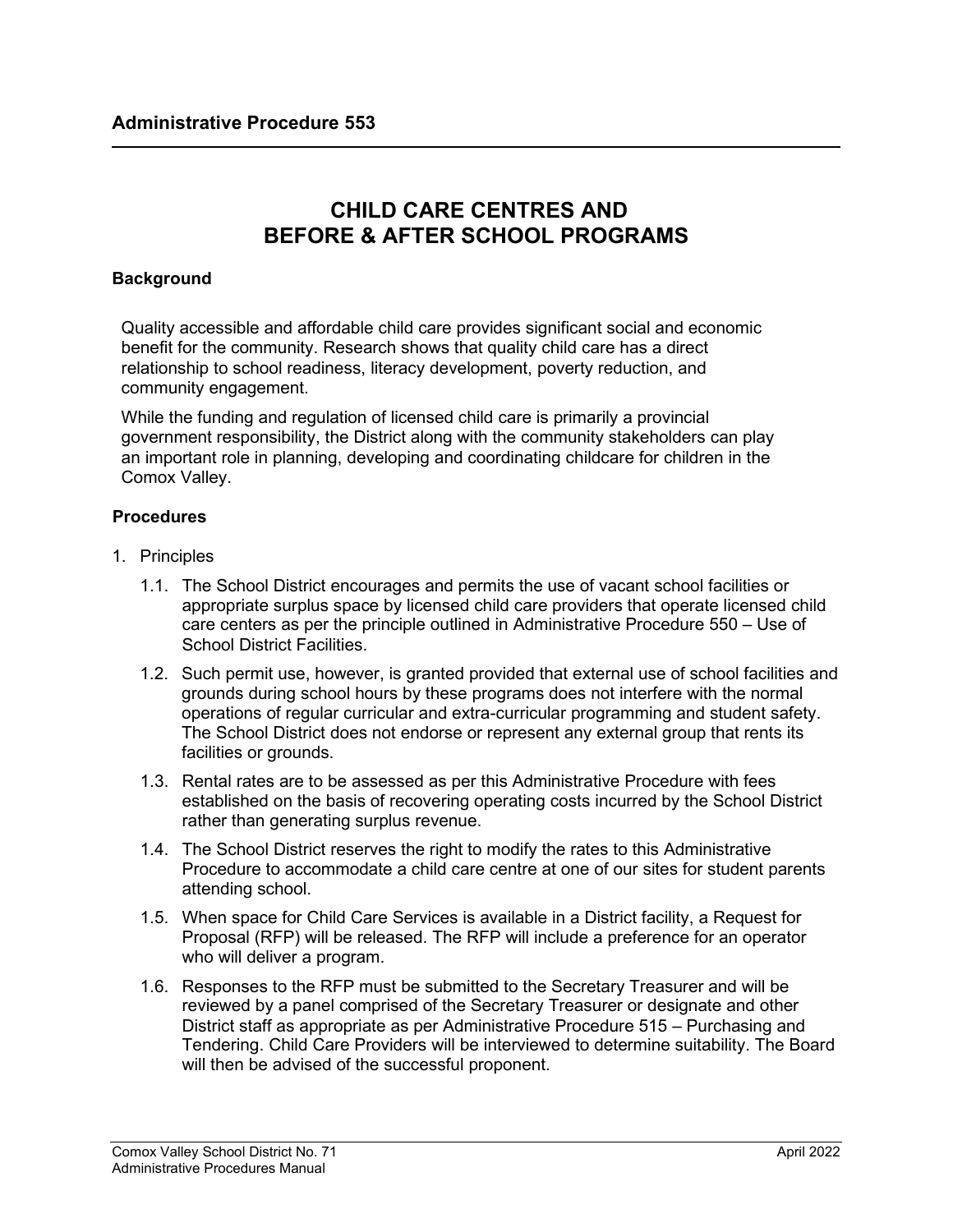- 1.7. Child Care providers must meet Ministry of Health standards and licensing guidelines before final approval is granted and a District License Agreement must be signed.
- 1.8. In operating a childcare program, whether through a licensee or by the Board, the district will ensure that it is operated by qualified early childhood educators as per clause 1.9.
- 1.9. Is inclusive and consistent with the principles of non-discrimination set out in the BC Human Rights Code;
	- 1.9.1. Fosters principles of Indigenous reconciliation in childcare, following the principles of the BC Declaration on the Rights of Indigenous Peoples Act;
	- 1.9.2. Reflects developmentally appropriate educational activities and utilization of the BC Early Learning Framework;
	- 1.9.3. Aligns with the Board's Strategic Plan;
	- 1.9.4. Encourages partnerships with parents and with the community;
	- 1.9.5. Includes appropriate licensing and accreditation procedures;
	- 1.9.6. Conforms to the School's code of conduct and school rules that may pertain to the successful operation of the childcare service;
	- 1.9.7. Complies with Child Care Policy and this Administrative Procedures.
- 1.10. Protocol with respect to Maintenance Issues that affect Licensing Regulations: In the event that maintenance issues arise that will affect the Child Care Service Provider's license, work orders are to be submitted by the Principal indicating that this work is required for licensing purposes so it may be expedited by the Facilities Department. In the event that there is a delay, the Principal and/or Child Care Service Provider may contact the Director of Operations, who may follow up on the work order to ensure that the work is done in a timely manner.
- 1.11. Protocol with respect to Resolving Concerns that Arise: In the event that issues arise that cannot be resolved by the Child Care Service Provider and the Principal, the Superintendent or designate will meet with the Child Care Service Provider and the Principal to resolve the issue. In the event that individual parent(s) have concerns regarding waitlists, they will be referred to the Director of the Child Care Service Provider.
- 2. Reservations and Priority for Use
	- 2.1. The use of school facilities will follow management procedures regarding priority for use as outlined in Administrative Procedure 550 – Use of School Facilities. The rental reservation form, Application for Use of School Facilities, will be used to initiate the license to occupy or lease of space for an annual term for this Administrative Procedure.
- 3. Notice of Termination
	- 3.1. The applicant, at the time of the issuance of the license to occupy or lease, will be notified that the agreement may be terminated at any time should the space and facilities be required for School District purposes or should the school and its operation no longer be required for school purposes and the School District wishes to dispose of subject property. If this becomes necessary, however, every attempt will be made to notify the group concerned well in advance of the date of termination to enable it to seek other accommodation.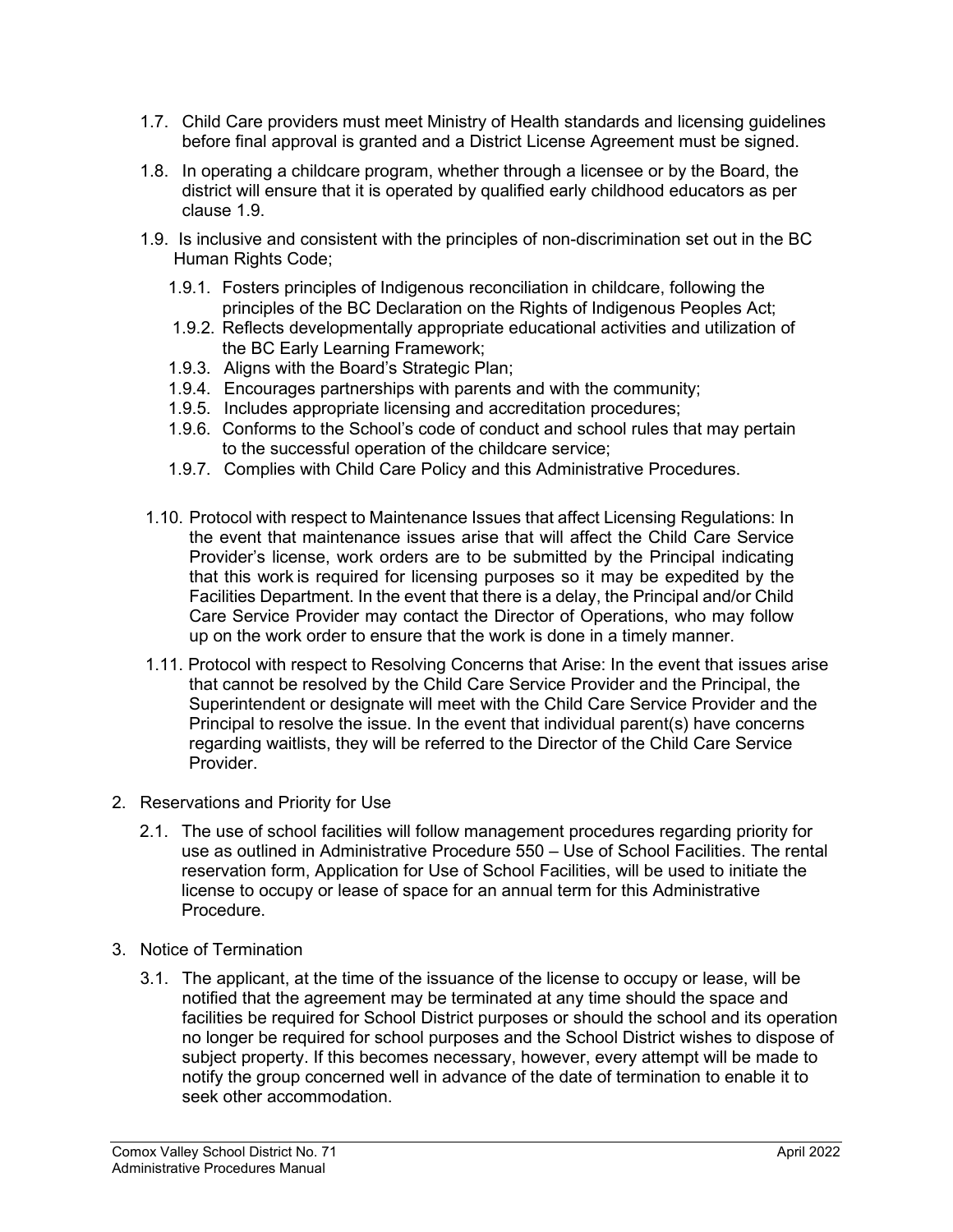- 4. Risk Management
	- 4.1. A School District employee must be on site when a school or school facility is being used by the public. A Principal, administrator, teacher or operations staff member may represent the School District. Additional security cost-recovery charges apply when programs operate in non-school operating hours or days. A program operating from a portable or a secured program area separate from the balance of the school is exempt from the requirement for a School District employee to be on site.
	- 4.2. The Application for Use of School Facilities form includes a User Group Agreement Waiver/Indemnity clause which the user is required to accept, as well as to agree to conform to the "Conditions Governing Rental of School Facilities" set out on the reverse of the Application for Use of School Facilities form.
	- 4.3. Users are to comply with this Administrative Procedure and all of its requirements.
- 5. Hours of Operation
	- 5.1. Child care providers operating in surplus vacant space will do so only during the September to June school year unless the School District and the child care provider are able to agree otherwise. Access to schools during the winter, spring and summer breaks will be dependent upon the availability of space, the availability of security staff and any planned and scheduled maintenance or capital works. Hours of operations will normally be 7 am to 5 pm daily. Additional hours to be reviewed on site as required with the Principal.
- 6. Requirements and Application Process
	- 6.1. Individuals or groups wishing to establish a child care centre must receive various approvals before being licensed and established in a school building or on school property.
	- 6.2. The individual or group is to initiate discussions with the Principal and seek agreement in principle that the program would be beneficial to the school. This agreement is generally based on the Principal's discussions with the school staff and the school's parents' advisory council, and on a written survey of parents to determine the extent of local need for the program. The group is then to submit a request to the Secretary Treasurer.
	- 6.3. The Director of Operations will coordinate all arrangements for the placement of the program and will notify the group that the School District procedures require that the program be licensed as per licensing requirements, as set out in the *Community Care and Assisted Living Act and Child Care Licensing Regulation*.
	- 6.4. The Director of Operations will meet on site with the Principal, a representative of the child care centre, and the Community Care Facilities licensing care consultant, and provide any technical information required. The Director of Operations will then make the necessary arrangements to ensure that all School District requirements regarding the placement of the program are met. The Director of Operations will prepare a final report for Board consideration.
	- 6.5. Final approval of current or new child care operations rests solely with the School District.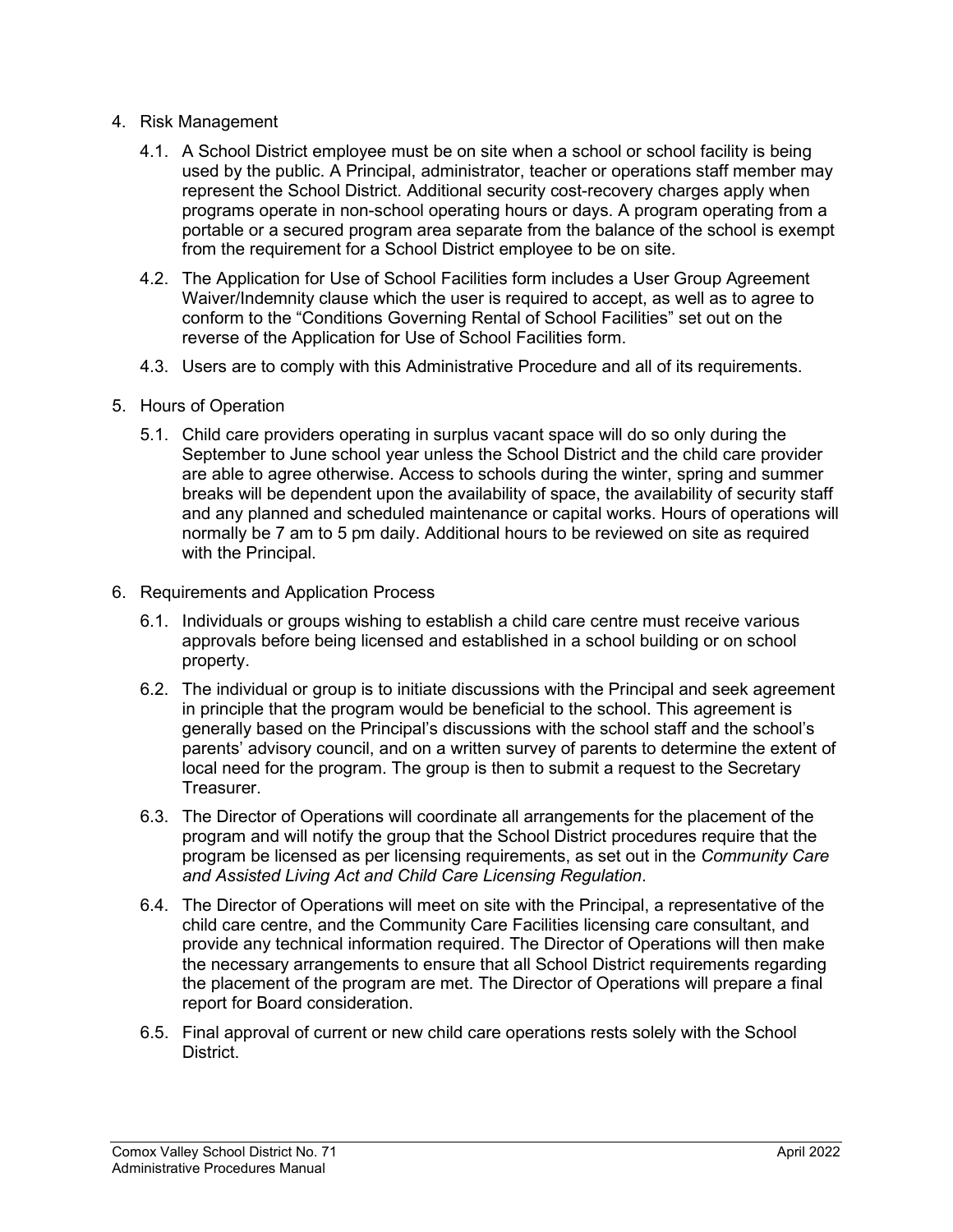## 7. Tenant Responsibilities

- 7.1. The child care centre provides their own custodial services, however, limited custodial services can be provided by the School District under the standard rentals' agreement, Administrative Procedure 550 – Use of School Facilities. In order to avoid an increase in the custodian's workload, centres are to ensure that the room used is kept in tidy condition and that only designated washrooms are used.
- 7.2. The provision of furniture and equipment is the responsibility of the child care centre. However, if a school has extra furniture and equipment that are not required either by the school or by any other school in the School District, the Principal may recommend that it be made available on loan to the child care centre until such time as it is needed by the system. The child care centre will be responsible for reimbursing the School District for any breakage or loss as a result of misuse of school equipment or damage to school facilities. Responsibility for inventory, inspection at start and conclusion of lease agreement, and condition reports of furniture and equipment along with the reimbursement process rests with the Principal.
- 7.3. The child care centre cannot expect to use the school telephone, except in an emergency. Any centre wishing to have a telephone installed must seek approval from the Principal and from the Director of Operations and must accept responsibility for all costs involved.
- 7.4. The school has no legal obligation in the area of supervision of the child care centre. However, the Principal has overall responsibility for the operation of the school and, therefore, has an interest in all programs operating within the premises.
- 7.5. Responsibility for children in the program lies with the Supervisor of the centre, should the children in the program become ill while attending the child care centre or not be picked up from the centre in the evening.
- 7.6. Responsibility for the transportation of children, to, from or during care, rests with the parents and the child care provider.
- 7.7. All procedures identified in Administrative Procedure 550 Use of School Facilities with respect to responsibilities, condition of premises, financial responsibility, authorities, supervision, parking, smoking, summer use of facilities, intruder systems, telephone, use of school grounds, janitorial supplies and equipment apply to this Administrative Procedure.
- 7.8. Appropriate operating licenses, permits and insurances are to be provided by the licensee or leasee to the School District that satisfies all relevant regulations and authorities and the Schools Protection Program.
- 7.9. The child care centre is to participate in all fire, earthquake and other critical incident drills that take place at the site and work with the Principal on how the group works within the drills and alarms structures at the school as well as reporting their safe evacuation of the school.
- 7.10. The child care provider is to provide picture identification to all staff and volunteers and ensure identification is worn in a clearly visible location by staff and volunteers at all times on school property. Criminal record checks of staff and volunteers working in the child care centre will be provided by the School District Director of Human Resources.